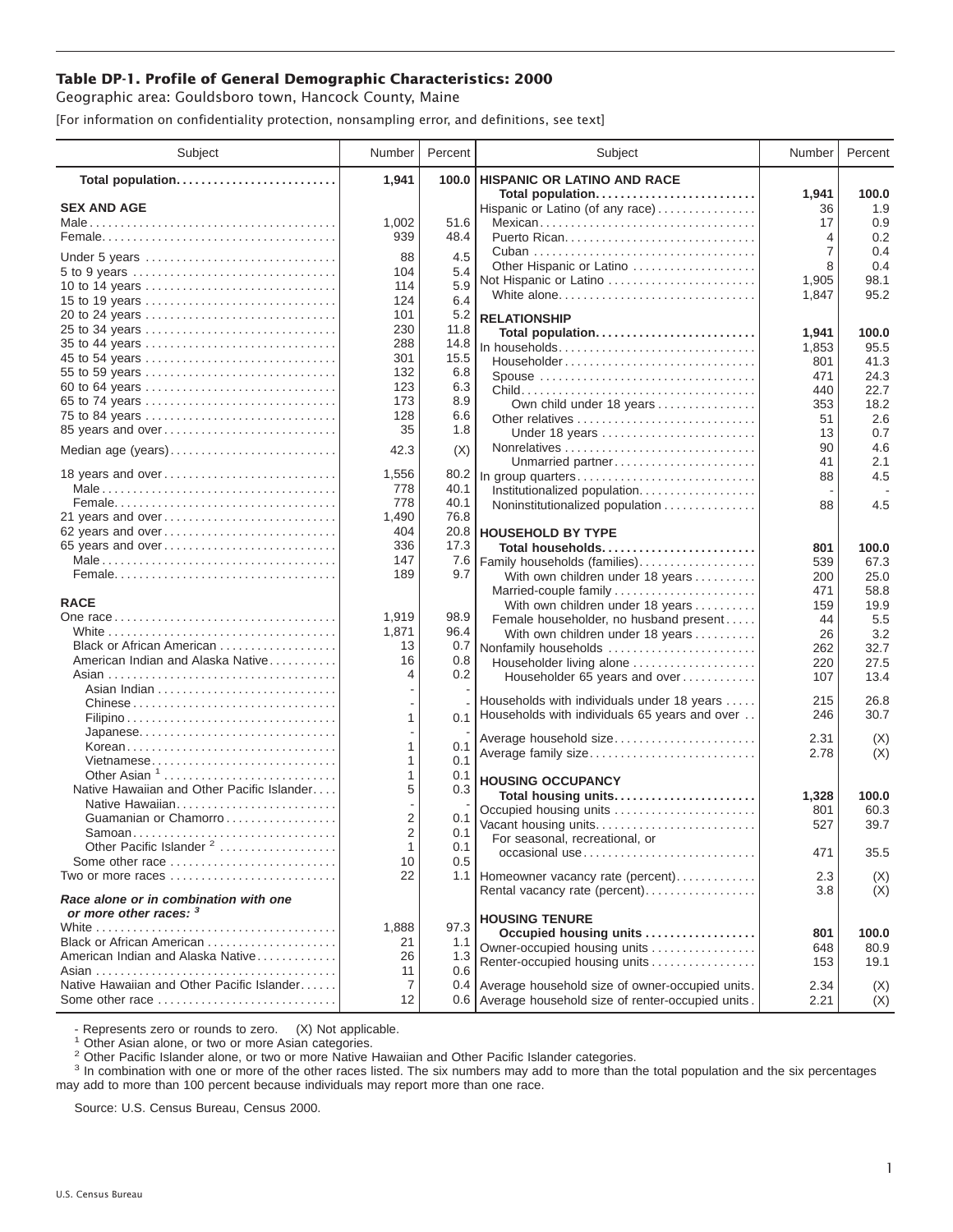## **Table DP-2. Profile of Selected Social Characteristics: 2000**

Geographic area: Gouldsboro town, Hancock County, Maine

[Data based on a sample. For information on confidentiality protection, sampling error, nonsampling error, and definitions, see text]

| Subject                                                                    | Number         | Percent       | Subject                                                                   | Number              | Percent     |
|----------------------------------------------------------------------------|----------------|---------------|---------------------------------------------------------------------------|---------------------|-------------|
| <b>SCHOOL ENROLLMENT</b>                                                   |                |               | <b>NATIVITY AND PLACE OF BIRTH</b>                                        |                     |             |
| Population 3 years and over                                                |                |               | Total population                                                          | 1,977               | 100.0       |
| enrolled in school                                                         | 429            |               |                                                                           | 1,945               | 98.4        |
| Nursery school, preschool                                                  | 8              | 1.9           | Born in United States                                                     | 1,901               | 96.2        |
| Kindergarten                                                               | $\overline{7}$ | 1.6           | State of residence                                                        | 1,204               | 60.9        |
| Elementary school (grades 1-8)                                             | 227            | 52.9          | Different state                                                           | 697                 | 35.3        |
| High school (grades 9-12)                                                  | 109            | 25.4          | Born outside United States                                                | 44                  | 2.2         |
| College or graduate school                                                 | 78             |               |                                                                           | 32                  | 1.6         |
|                                                                            |                |               | Entered 1990 to March 2000                                                | 16                  | 0.8         |
| <b>EDUCATIONAL ATTAINMENT</b>                                              |                |               | Naturalized citizen                                                       | 19                  | 1.0         |
| Population 25 years and over                                               | 1,356          | 100.0<br>3.4  |                                                                           | 13                  | 0.7         |
| Less than 9th grade<br>9th to 12th grade, no diploma                       | 46<br>109      | 8.0           | <b>REGION OF BIRTH OF FOREIGN BORN</b>                                    |                     |             |
| High school graduate (includes equivalency)                                | 579            | 42.7          | Total (excluding born at sea)                                             | 32                  | 100.0       |
| Some college, no degree                                                    | 223            | 16.4          |                                                                           | 15                  | 46.9        |
| Associate degree                                                           | 96             | 7.1           |                                                                           | $\overline{2}$      | 6.3         |
| Bachelor's degree                                                          | 199            | 14.7          |                                                                           |                     |             |
| Graduate or professional degree                                            | 104            | 7.7           |                                                                           | $\overline{2}$      | 6.3         |
|                                                                            |                |               |                                                                           | 3                   | 9.4         |
| Percent high school graduate or higher                                     | 88.6           | (X)           | Northern America                                                          | 10                  | 31.3        |
| Percent bachelor's degree or higher                                        | 22.3           | (X)           | <b>LANGUAGE SPOKEN AT HOME</b>                                            |                     |             |
| <b>MARITAL STATUS</b>                                                      |                |               | Population 5 years and over                                               | 1,879               | 100.0       |
| Population 15 years and over                                               | 1,627          | 100.0         | English only                                                              | 1,803               | 96.0        |
| Never married                                                              | 373            | 22.9          | Language other than English                                               | 76                  | 4.0         |
| Now married, except separated                                              | 995            | 61.2          | Speak English less than "very well"                                       | 17                  | 0.9         |
|                                                                            | 11             | 0.7           | Spanish                                                                   | 16                  | 0.9         |
|                                                                            | 110            | 6.8           | Speak English less than "very well"                                       | 11                  | 0.6         |
|                                                                            | 90             | 5.5           | Other Indo-European languages                                             | 58                  | 3.1         |
|                                                                            | 138            | 8.5           | Speak English less than "very well"                                       | 6<br>$\overline{2}$ | 0.3         |
|                                                                            | 77             | 4.7           | Asian and Pacific Island languages<br>Speak English less than "very well" |                     | 0.1         |
|                                                                            |                |               |                                                                           |                     |             |
| <b>GRANDPARENTS AS CAREGIVERS</b><br>Grandparent living in household with  |                |               | <b>ANCESTRY</b> (single or multiple)                                      |                     |             |
| one or more own grandchildren under                                        |                |               | Total population                                                          | 1,977               | 100.0       |
|                                                                            | 16             | 100.0         | Total ancestries reported                                                 | 1,869               | 94.5        |
| Grandparent responsible for grandchildren                                  | 9              | 56.3          |                                                                           |                     |             |
|                                                                            |                |               |                                                                           | 5                   | 0.3         |
| <b>VETERAN STATUS</b>                                                      |                |               |                                                                           | $\overline{2}$      | 0.1         |
| Civilian population 18 years and over                                      | 1,440          | 100.0         |                                                                           | 41<br>478           | 2.1<br>24.2 |
| Civilian veterans                                                          | 315            | 21.9          | French (except Basque) <sup>1</sup>                                       | 98                  | 5.0         |
|                                                                            |                |               | French Canadian <sup>1</sup>                                              | 68                  | 3.4         |
| <b>DISABILITY STATUS OF THE CIVILIAN</b>                                   |                |               |                                                                           | 158                 | 8.0         |
| NONINSTITUTIONALIZED POPULATION                                            |                |               |                                                                           | 6                   | 0.3         |
| Population 5 to 20 years<br>With a disability                              | 396<br>30      | 100.0<br>7.6  |                                                                           |                     |             |
|                                                                            |                |               |                                                                           | 223                 | 11.3        |
| Population 21 to 64 years                                                  | 1,066          | 100.0         |                                                                           | 41                  | 2.1         |
| With a disability                                                          | 130<br>50.8    | 12.2          |                                                                           | 2                   | 0.1         |
| No disability                                                              | 936            | (X)<br>87.8   | Norwegian                                                                 | 21                  | 1.1         |
| Percent employed                                                           | 73.9           | (X)           |                                                                           | 21                  | 1.1         |
|                                                                            |                |               |                                                                           | 7                   | 0.4         |
| Population 65 years and over                                               | 307<br>120     | 100.0<br>39.1 | Scotch-Irish                                                              | 14<br>43            | 0.7<br>2.2  |
| With a disability                                                          |                |               |                                                                           | 78                  | 3.9         |
| <b>RESIDENCE IN 1995</b>                                                   |                |               |                                                                           |                     |             |
| Population 5 years and over                                                | 1,879          | 100.0         | Subsaharan African                                                        |                     |             |
| Same house in 1995                                                         | 1,196          | 63.7          |                                                                           | 25                  | 1.3         |
| Different house in the U.S. in 1995                                        | 646            | 34.4          |                                                                           | 12                  | 0.6         |
| Same county                                                                | 240            | 12.8          |                                                                           | 5                   | 0.3         |
| Different county $\ldots \ldots \ldots \ldots \ldots \ldots \ldots \ldots$ | 406            | 21.6          | United States or American                                                 | 360                 | 18.2        |
| Same state                                                                 | 176            | 9.4           |                                                                           |                     |             |
| Different state                                                            | 230            | 12.2          | West Indian (excluding Hispanic groups)                                   |                     |             |
| Elsewhere in 1995                                                          | 37             | 2.0           | Other ancestries                                                          | 161                 | 8.1         |

-Represents zero or rounds to zero. (X) Not applicable. 1 The data represent a combination of two ancestries shown separately in Summary File 3. Czech includes Czechoslovakian. French includes Alsatian. French Canadian includes Acadian/Cajun. Irish includes Celtic.

Source: U.S. Bureau of the Census, Census 2000.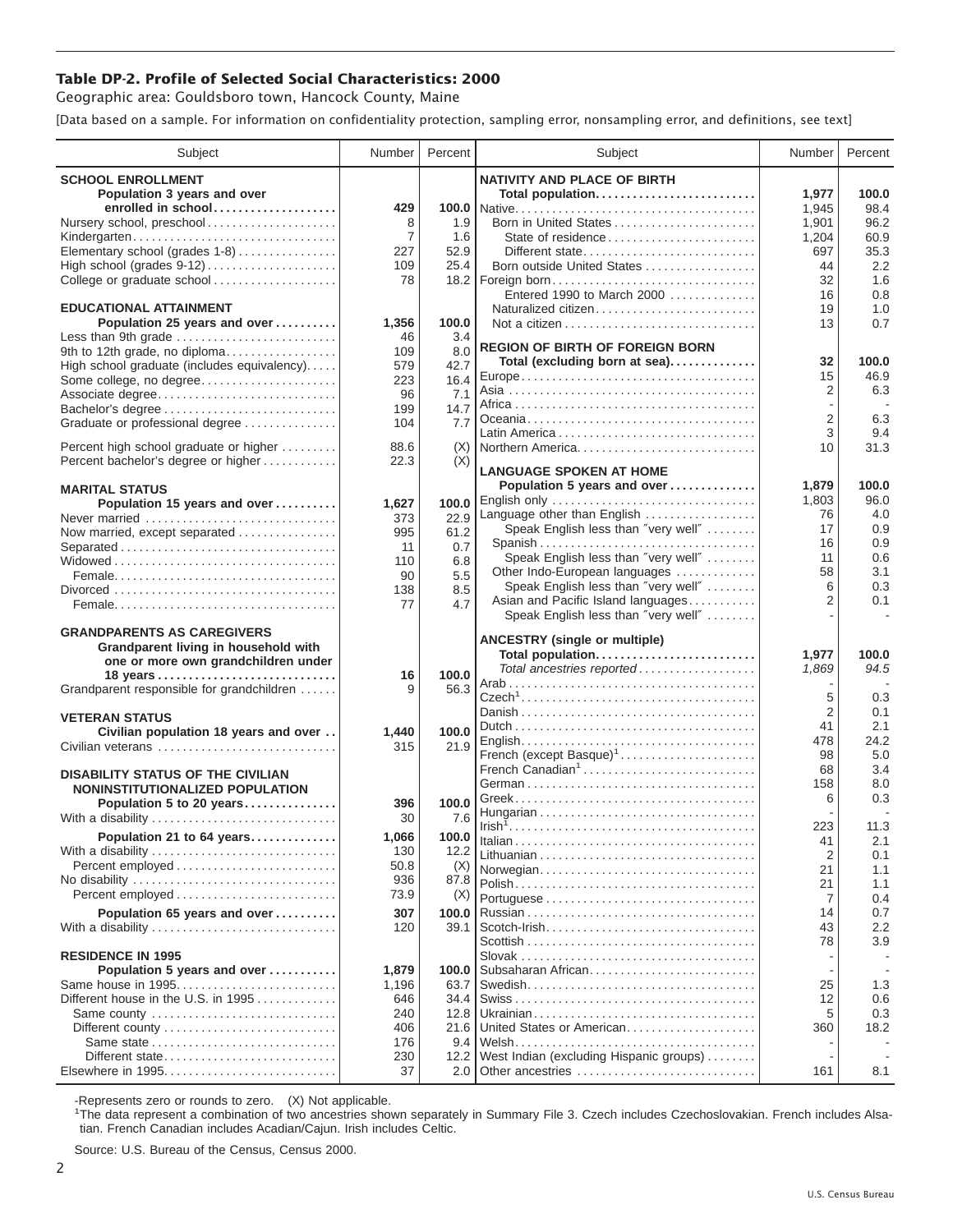## **Table DP-3. Profile of Selected Economic Characteristics: 2000**

Geographic area: Gouldsboro town, Hancock County, Maine [Data based on a sample. For information on confidentiality protection, sampling error, nonsampling error, and definitions, see text]

| Subject                                                                                  | Number         | Percent | Subject                                                                                | Number         | Percent |
|------------------------------------------------------------------------------------------|----------------|---------|----------------------------------------------------------------------------------------|----------------|---------|
| <b>EMPLOYMENT STATUS</b>                                                                 |                |         | <b>INCOME IN 1999</b>                                                                  |                |         |
| Population 16 years and over                                                             | 1,598          | 100.0   | Households                                                                             | 773            | 100.0   |
|                                                                                          | 967            |         | 60.5 Less than \$10,000                                                                | 57             | 7.4     |
| Civilian labor force                                                                     | 857            |         |                                                                                        | 60             | 7.8     |
| Employed                                                                                 | 824            |         |                                                                                        | 126            | 16.3    |
|                                                                                          | 33             |         | 2.1 $\frac{1}{25,000}$ to \$34,999                                                     | 125            | 16.2    |
| Percent of civilian labor force                                                          | 3.9            | (X)     |                                                                                        | 135            | 17.5    |
|                                                                                          | 110            |         |                                                                                        | 172            | 22.3    |
| Not in labor force                                                                       | 631            |         |                                                                                        | 56             | 7.2     |
|                                                                                          |                |         | \$100,000 to \$149,999                                                                 | 25             | 3.2     |
| Females 16 years and over                                                                | 810            | 100.0   | \$150,000 to \$199,999                                                                 | 10             | 1.3     |
| In labor force $\dots\dots\dots\dots\dots\dots\dots\dots\dots\dots\dots\dots$            | 420            | 51.9    | \$200,000 or more                                                                      | $\overline{7}$ | 0.9     |
| Civilian labor force                                                                     | 389            | 48.0    | Median household income (dollars)                                                      | 36,542         | (X)     |
| Employed                                                                                 | 372            | 45.9    |                                                                                        |                |         |
| Own children under 6 years                                                               | 102            | 100.0   | With earnings                                                                          | 596            | 77.1    |
| All parents in family in labor force                                                     | 57             | 55.9    | Mean earnings $(dollars)1$                                                             | 39,821         | (X)     |
|                                                                                          |                |         | With Social Security income                                                            | 274            | 35.4    |
| <b>COMMUTING TO WORK</b>                                                                 |                |         | Mean Social Security income $(dollars)^1$                                              | 9,977          | (X)     |
| Workers 16 years and over                                                                | 921            |         | 100.0 With Supplemental Security Income                                                | 28             | 3.6     |
| Car, truck, or van - - drove alone                                                       | 651            | 70.7    | Mean Supplemental Security Income                                                      |                |         |
| Car, truck, or van - - carpooled                                                         | 149            | 16.2    | $\text{(dollars)}^1 \dots \dots \dots \dots \dots \dots \dots \dots \dots \dots \dots$ | 5,232          | (X)     |
| Public transportation (including taxicab)                                                | $\overline{2}$ |         | 0.2 With public assistance income                                                      | 26             | 3.4     |
|                                                                                          | 62             | 6.7     | Mean public assistance income $(dollars)1 \ldots$ .                                    | 473            | (X)     |
| Other means                                                                              | 5              |         | 0.5 With retirement income                                                             | 192            | 24.8    |
| Worked at home                                                                           | 52             | 5.6     | Mean retirement income $(dollars)1$                                                    | 18,893         | (X)     |
| Mean travel time to work $(minutes)^1$                                                   | 23.7           | (X)     | Families                                                                               | 542            | 100.0   |
| <b>Employed civilian population</b>                                                      |                |         | Less than \$10,000                                                                     | 9              | 1.7     |
| 16 years and over                                                                        | 824            |         |                                                                                        | 37             | 6.8     |
| <b>OCCUPATION</b>                                                                        |                |         | \$15,000 to \$24,999                                                                   | 62             | 11.4    |
| Management, professional, and related                                                    |                |         | \$25,000 to \$34,999                                                                   | 98             | 18.1    |
|                                                                                          | 207            |         |                                                                                        | 106            | 19.6    |
| Service occupations                                                                      | 136            |         |                                                                                        | 155            | 28.6    |
| Sales and office occupations                                                             | 163            |         |                                                                                        | 38             | 7.0     |
| Farming, fishing, and forestry occupations                                               | 100            |         |                                                                                        | 20             | 3.7     |
| Construction, extraction, and maintenance                                                |                |         | \$150,000 to \$199,999                                                                 | 10             | 1.8     |
| occupations                                                                              | 102            |         |                                                                                        | 7              | 1.3     |
| Production, transportation, and material moving                                          |                |         | Median family income (dollars)                                                         | 43,864         | (X)     |
| occupations                                                                              | 116            | 14.1    |                                                                                        |                |         |
|                                                                                          |                |         | Per capita income $(dollars)1$                                                         | 18,203         | (X)     |
| <b>INDUSTRY</b>                                                                          |                |         | Median earnings (dollars):                                                             |                |         |
| Agriculture, forestry, fishing and hunting,                                              |                |         | Male full-time, year-round workers                                                     | 25.076         | (X)     |
|                                                                                          | 108            | 13.1    | Female full-time, year-round workers                                                   | 19.562         | (X)     |
|                                                                                          | 68             | 8.3     |                                                                                        | Number         | Percent |
| Manufacturing                                                                            | 129            | 15.7    |                                                                                        | below          | below   |
| Wholesale trade                                                                          | 30             | 3.6     |                                                                                        | poverty        | poverty |
| Retail trade                                                                             | 82             | 10.0    | Subject                                                                                | level          | level   |
| Transportation and warehousing, and utilities                                            | 19             | 2.3     |                                                                                        |                |         |
|                                                                                          | 11             | 1.3     |                                                                                        |                |         |
| Finance, insurance, real estate, and rental and                                          |                |         | <b>POVERTY STATUS IN 1999</b>                                                          |                |         |
|                                                                                          | 25             | 3.0     | Families                                                                               | 38             | 7.0     |
| Professional, scientific, management, adminis-<br>trative, and waste management services | 63             | 7.6     | With related children under 18 years                                                   | 26             | 11.3    |
| Educational, health and social services                                                  | 138            | 16.7    | With related children under 5 years                                                    | 17             | 22.4    |
| Arts, entertainment, recreation, accommodation                                           |                |         | Families with female householder, no                                                   |                |         |
| and food services                                                                        | 57             | 6.9     | husband present                                                                        | 12             | 25.5    |
| Other services (except public administration)                                            | 40             |         | 4.9 With related children under 18 years                                               | 12             | 44.4    |
| Public administration                                                                    | 54             | 6.6     | With related children under 5 years                                                    | 5              | 35.7    |
|                                                                                          |                |         |                                                                                        |                |         |
| <b>CLASS OF WORKER</b>                                                                   |                |         | Individuals                                                                            | 194            | 10.4    |
| Private wage and salary workers                                                          | 484            |         | 58.7   18 years and over                                                               | 130            | 8.9     |
| Government workers                                                                       | 130            | 15.8    | 65 years and over                                                                      | 26             | 8.5     |
| Self-employed workers in own not incorporated                                            |                |         | Related children under 18 years                                                        | 60             | 14.9    |
|                                                                                          | 208            | 25.2    | Related children 5 to 17 years                                                         | 34             | 11.0    |
| Unpaid family workers                                                                    | 2              |         | 0.2 Unrelated individuals 15 years and over                                            | 68             | 21.5    |

-Represents zero or rounds to zero. (X) Not applicable.

<sup>1</sup>If the denominator of a mean value or per capita value is less than 30, then that value is calculated using a rounded aggregate in the numerator. See text.

Source: U.S. Bureau of the Census, Census 2000.